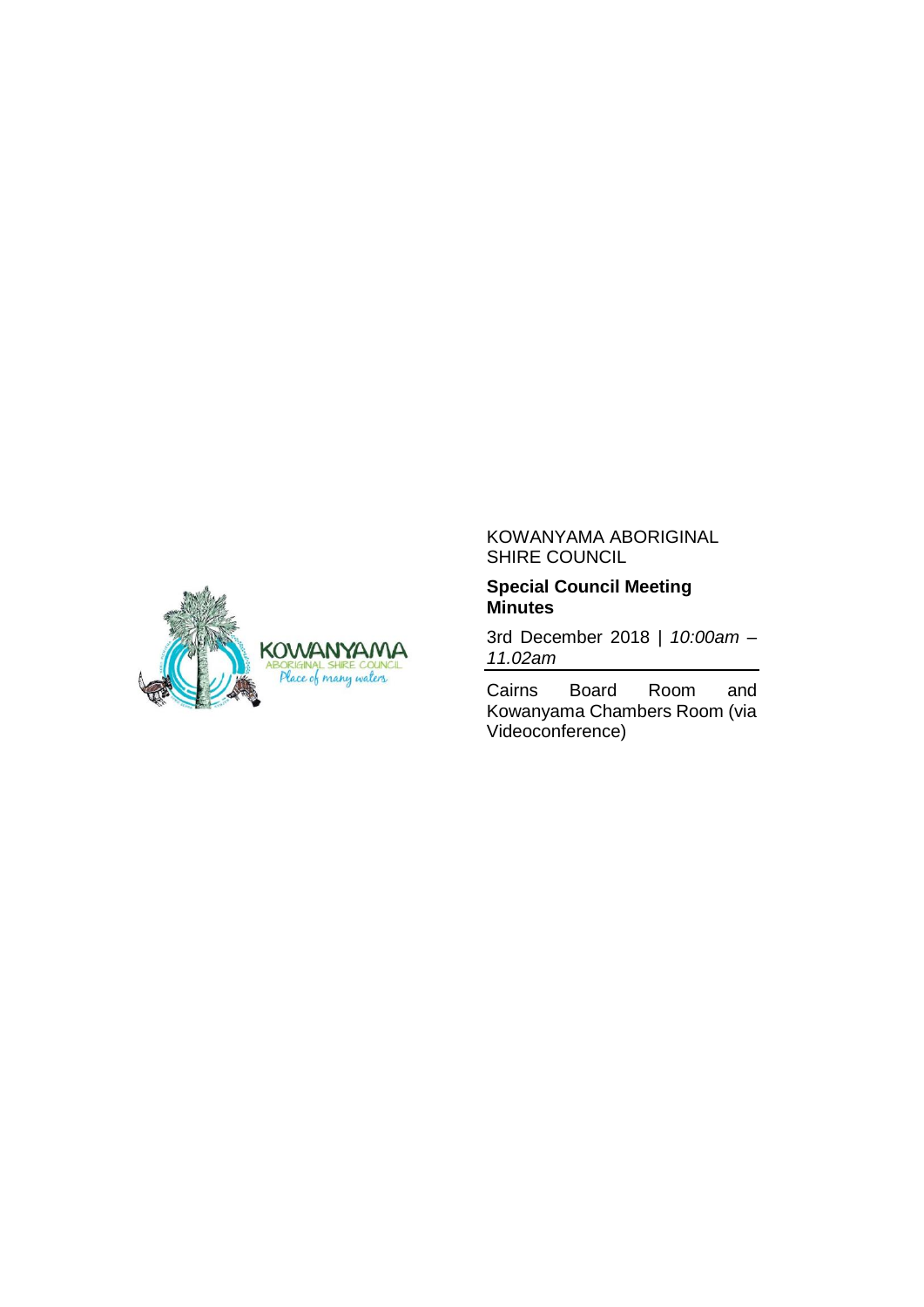### **Present:**

**Councillors** Mayor Michael Yam (Chair) Cr Aaron Teddy Cr Wendy Wust Cr John Fry

### **Executive**

Michelle Vick *Executive Manager Community Services (Acting CEO)* Katherine Wiggins *Executive Manager Governance and Operations (EMGO)* Aruna Rodrigo *Executive Manager Finance (EMF)* Tom Corrie *Executive Manager Infrastructure, Works and Projects (EMIWP)*

### **Apologies**

Deputy Mayor Territa Dick Fabian Williams *Chief Executive Officer (CEO)* Christine Delaney *Executive Manager Human Resources (EMHR)*

### **1) Welcome & Apologies**

The Mayor welcomed Councillors to the meeting.

## **2) Updates to Councillor Register of Interest or Related Parties**

Nil

## **3) General Business**

NIL

#### **4) Closed Business**

| RESOLUTION - The Council moves into Closed   Moved Cr Yam                      |                   |
|--------------------------------------------------------------------------------|-------------------|
| Business as per section 275 of the Local<br><b>Government Regulation 2012:</b> | Seconded Cr Teddy |